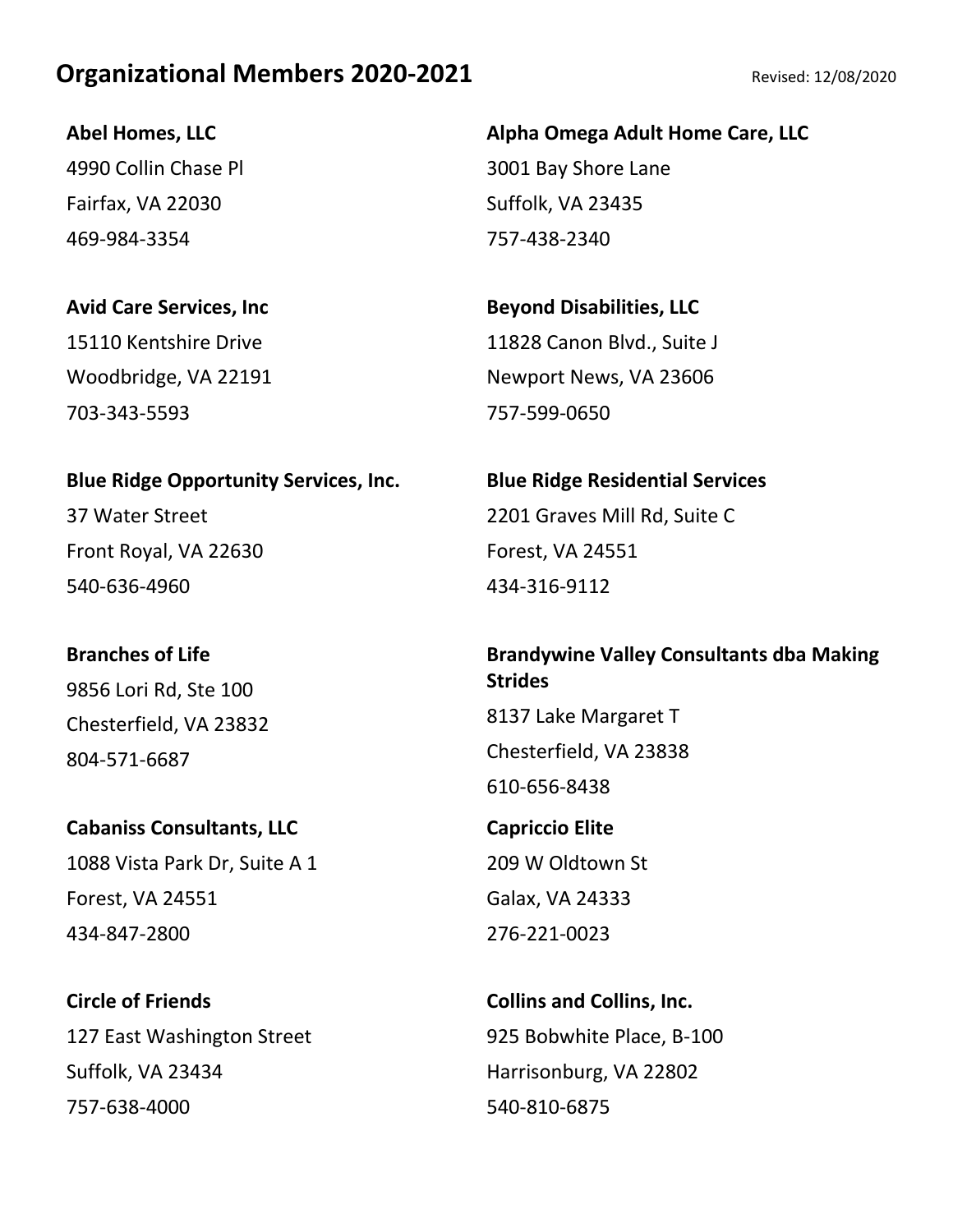**Commonwealth Day Support**

500 S. Sycamore St Petersburg, VA 23803 804-908-4635

**Community Connection Support Services**

7836 Carollton Pike Galax, VA 23444 276-233-2817

**Compass Services** 3040 Avemore Square Place Charlottesville, VA 23508 864-498-9018

**Cornerstone Support Services** 8921 Pocahontas Trail Providence Forge, VA 23140 804-932-3333

**DePaul Community Resources** 5650 Hollins Rd Roanoke, VA 24019 540-265-8923

**Employment Advocates Group** 7340 Heritage Village Plaza, Ste 101 Gainesville, VA 20155 571-284-6129

#### **Community Alternatives Virginia**

P.O. Box 130 Gore, VA 22637 540-858-2572

**Community Living Alternatives** 9401 Lee Hwy Ste 406 Fairfax, VA 22031 703-352-0388

**Consulting Connection Services** P.O. Box 1132 Dumfries, VA 22026 703-843-8556

**CRi** 14160 Newbrook Drive Chantilly, VA 20151 703-842-2380

**Diversity** 8424 Hull Street Rd Chesterfield, VA 23235 804-405-4000

**Empowering Families, LLC** 5215 Colley Ave Suite 121 Norfolk, VA 23508 757-754-2333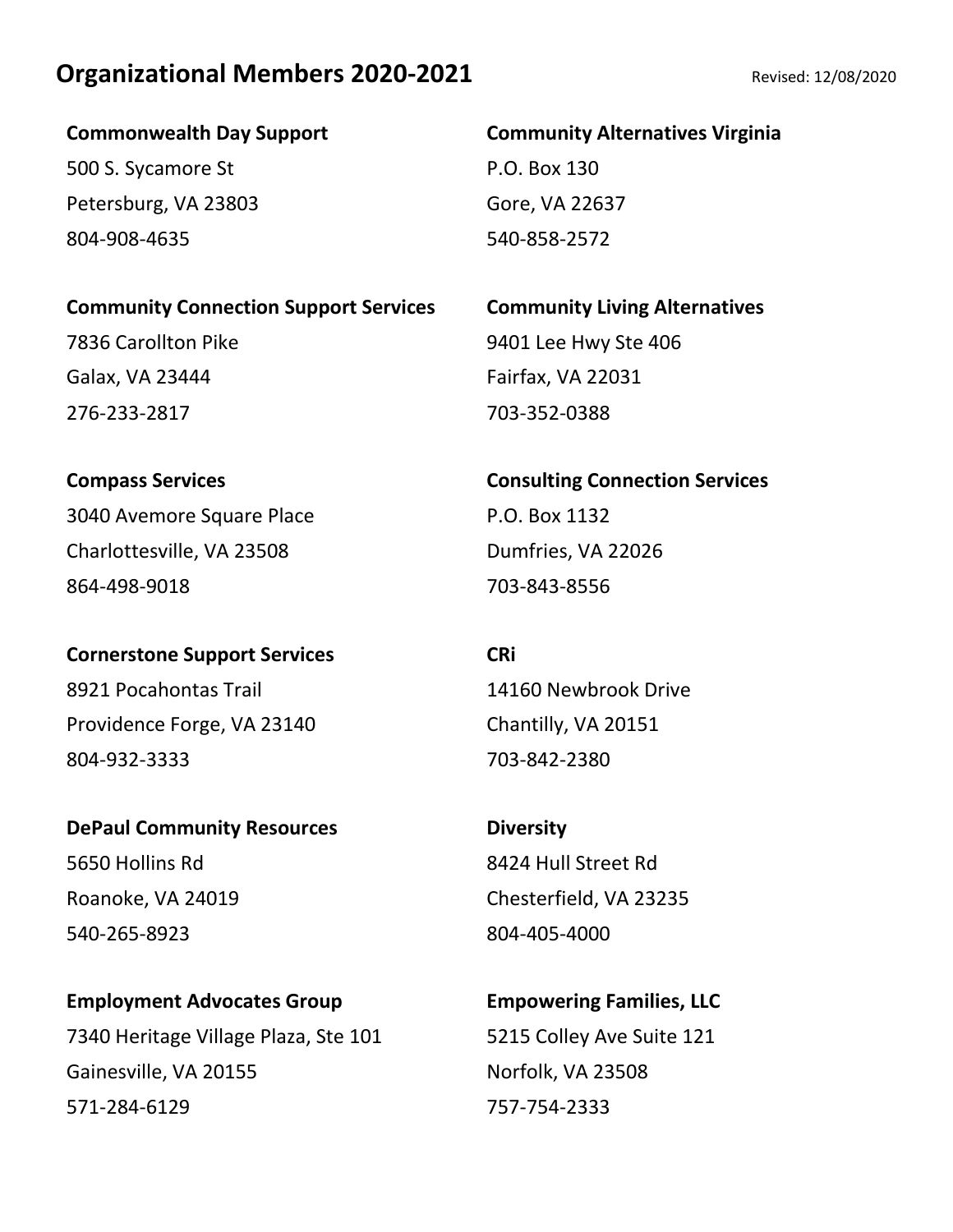#### **enCircle**

2609 McVitty Road Roanoke, VA 24018 804-241-8538

#### **Every Citizen Has Opportunities, Inc. dba ECHO**

71 Lawson Rd., SE Leesburg, VA 20175 703-775-2100

**Fair Haven Residential Services** 8386 S E Side Hwy Elkton, VA 22827 540-289-3174

# **Felts Supports for Living, LLC** 1117 E. Stuart Dr., Box 15 Galax, VA 24333 276-235-8188

**GenCare, LLC** 721 Sherwood Lane Fredericksburg, VA 22407 540-693-4811

**Good Life Corporation** P.O. Box 925 New Market, VA 22844 540-740-4688

**Epic Health Partners, LLC** 155 Deer Run Road Danville, VA 24540 434-835-4601

**F.A.C.E.S. Community Services, LLC** P.O. Box 9911 Chesapeake, VA 23321 757-773-9627

**Family Sharing, Inc.** P.O. Box 665 Fishersville, VA 22939 540-480-0182

**Fidura & Associates, Inc.** 7400 Beaufont Springs Dr. Ste 403 Richmond, VA 23225 804-560-4640

**Global Health Services** 6601 Green Branch Lane Upper Marlboro, MD 20772 202-487-1844

**Good Neighbor** 1407 Summit Avenue Richmond, VA 23230 804-520-8005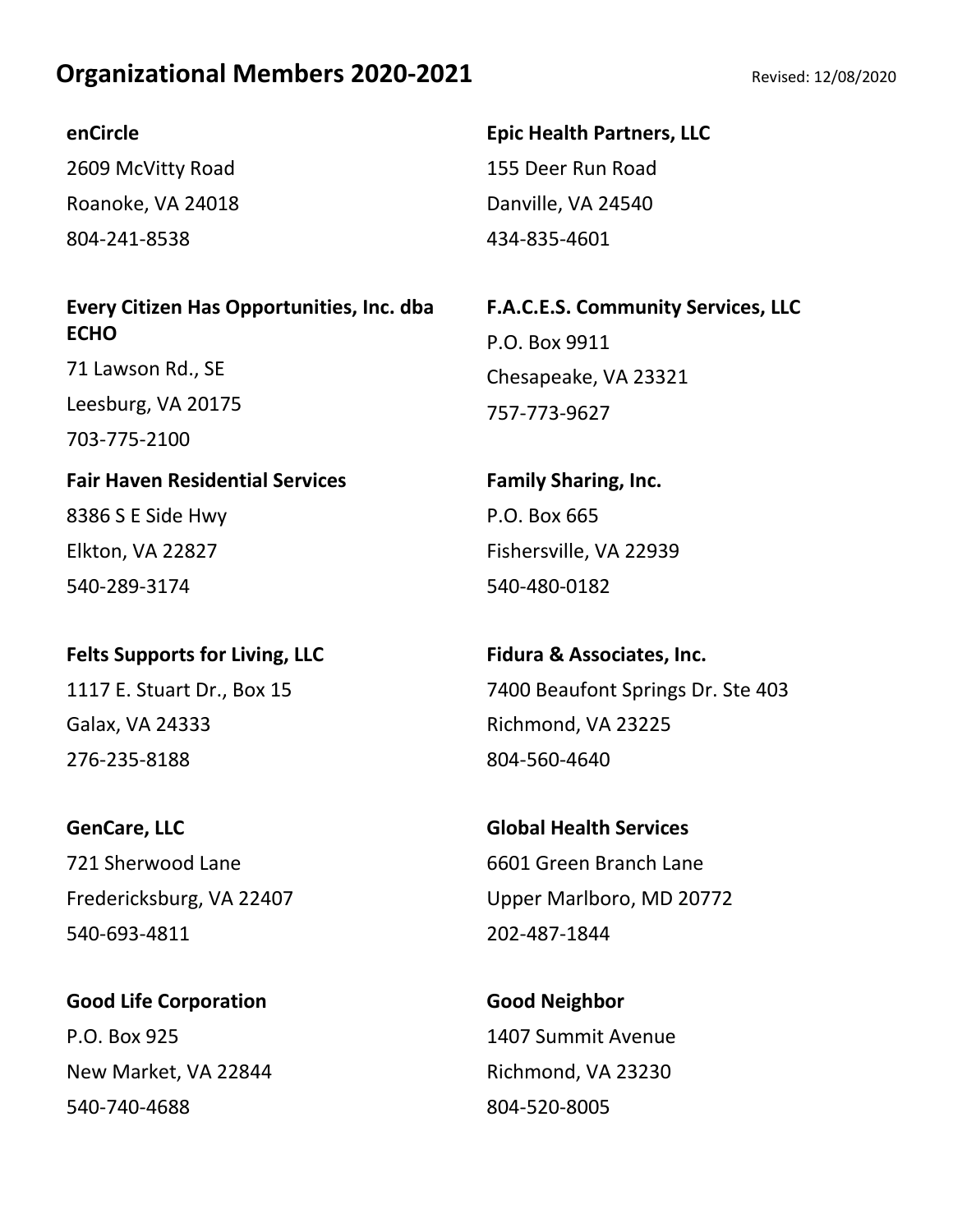**Gray's Family Services** 7505 Richmond Rd Williamsburg, VA 23188 757-344-5034

**Hartwood Foundation, Inc.** 3702 Pender Dr Suite 410 Fairfax, VA 22030 703-273-0939

**Helton House** 24478 Prince Edward Highway Rice, VA 23966 434-394-7003

**HopeTree Family Services** 860 Mount Vernon Lane Salem, VA 24153 540-389-5468

**Imperial Care, LLC** 6564 Loisdale Ct, Suite 600-D Springfield, VA 22150 240-604-1999

**Individuals First** 4356 Bonney Road Building 2 Ste 102 Virginia Beach, VA 23452 757-965-3439

**Hansel-Union Consulting** 640 North Street Portsmouth, VA 23704 757-967-9926

**Harvest Outreach Center** 410 Maddox Rd Gladys, VA 24554 434-944-9807

**Heritage House of Virginia** 1113 Garrisonville Rd Stafford, VA 22556 540-288-1699

**HumanKind** 150 Linden Avenue Lynchburg, VA 24503 434-384-3131

**Independent Perspectives, Inc.** 452 George Washington Hwy N Chesapeake, VA 23323 757-805-2733

**Insight** 13505 Hillendale Drive Woodbridge, VA 22193 703-670-4800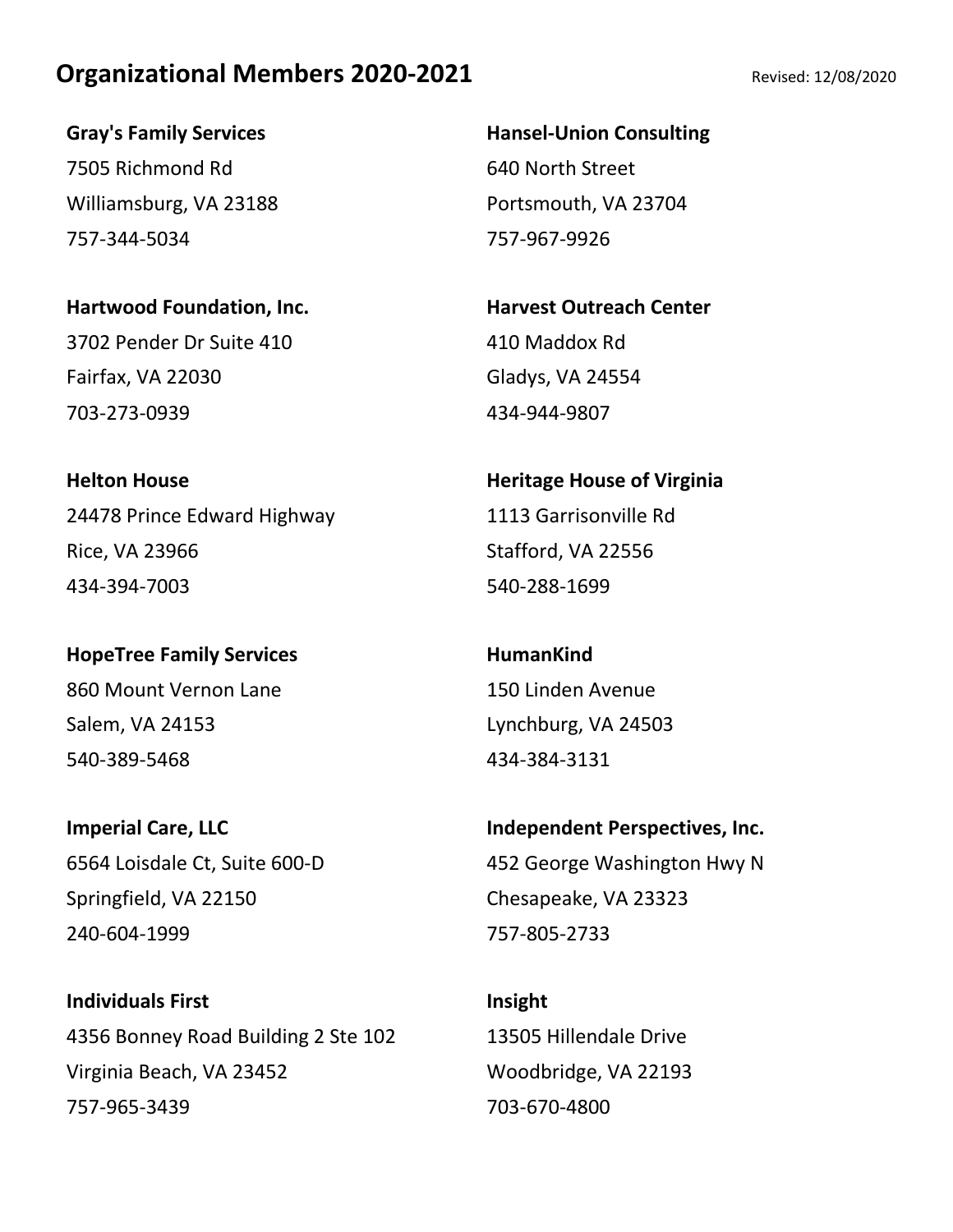**It's About Time, Inc.** 7702 B Plantation Rd Roanoke, VA 24019 540-556-1280

**Jill's House** 9011 Leesburg Pike Vienna, VA 22182 703-380-8862

## **Johnson Group Home, LLC** 449 Arrington Drive Evington, VA 24550 434-660-7496

**Key Living Options** 119 Sheraton Drive Salem, VA 24153 540-378-5210

**Links to Life, LLC** 147 Mill Ridge Rd, Suite 200 Lynchburg, VA 24502 434-237-2020

**Maxwell's Place** 6025 Staples Mill Rd Richmond, VA 23228 804-553-0412

#### **James Bentley Treatment Program**

P.O. Box 243 Portsmouth, VA 23705 757-644-7025

**Job Discovery, Inc.** 10345 Democracy Lane Fairfax, VA 22030 703-385-0041

**Kemetic Services, LLC** 5635 Raby Rd, Ste D Norfolk, VA 23502 757-337-3968

**L&R of Chesterfield, LLC** 5912 Harbour Park Dr. Suite B Midlothian, VA 23112 804-921-6359

**Madeline Centre** 18697 Forest Rd Lynchburg, VA 24502 434-239-0003

**Mitchell Residental Solutions, LLC** 8604 SAN MARCELLO DRIVE Unit 101 Myrtle Beach, SC 29579 540-287-3130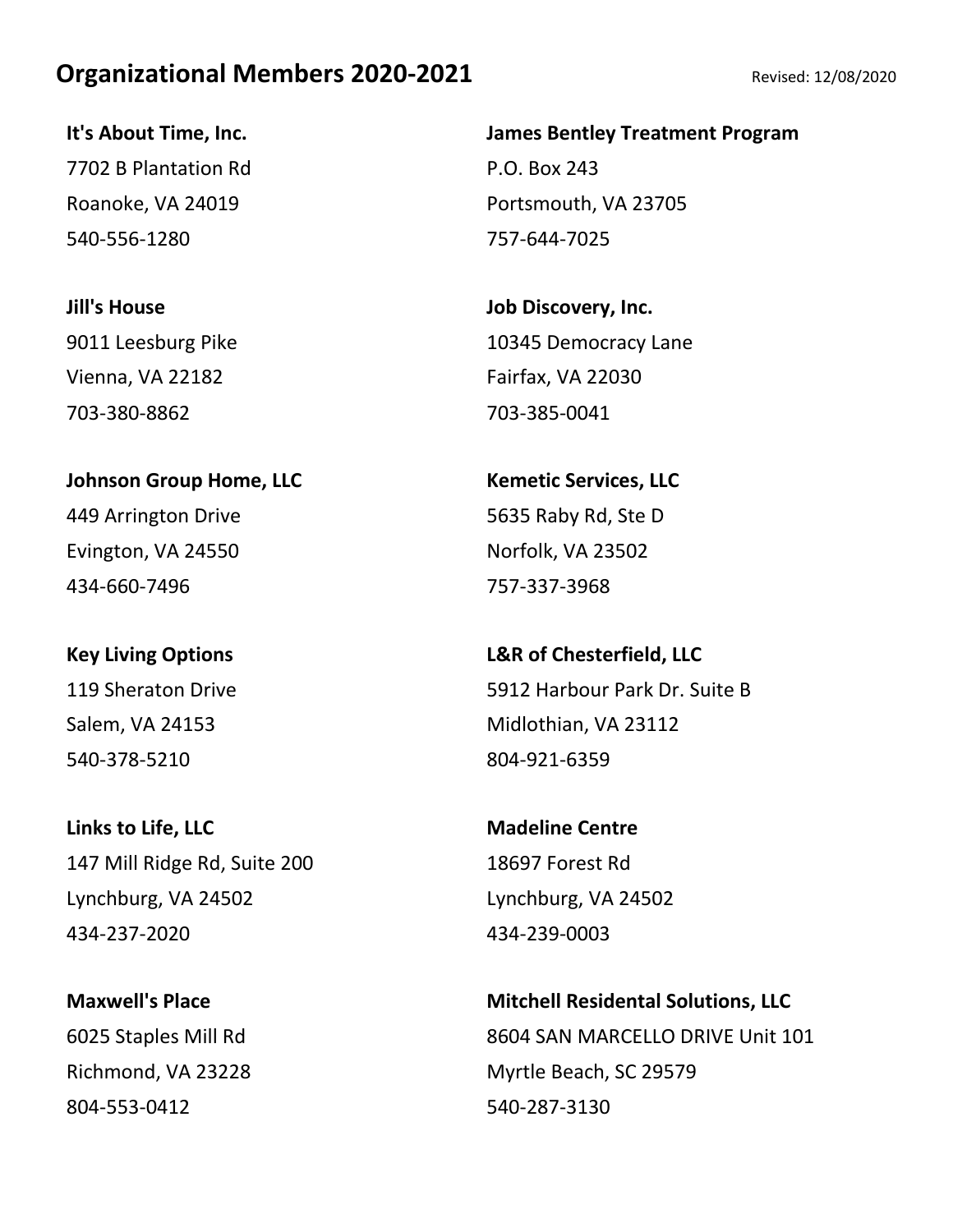#### **Noble Care**

104 Palmyra Dr Suffolk, VA 23434 757-934-3127

**Orlando's Place, LLC** 4710 Plank Rd, Suite 201 Fredericksburg, VA 22401 540-412-6749

**Pleasant View** 14883 Spar Mine Rd Timberville, VA 22853 540-896-8401

**Richmond Residential Services** 1000 North Thompson Street Richmond, VA 23230 804-358-2211

**Sense of Security Care, Inc.** 1406 Tunbridge Rd Lynchburg, VA 24501 434-229-2770

**ServiceSource, Inc.** 10467 Granite Drive Oakton, VA 22124 703-992-5370

**NOVA Family Services, Inc.** 525-K East Market Street #201 Leesburg, VA 20176 571-329-8284

**Otter River Resource Center** 417 Washington St Altavista, VA 24517 434-369-6920

**Quality Divine Services, Inc.** 10519 Francisco Road Farmville, VA 23901 434-574-6271

**Riggins Residential, LLC** P.O. Box 1058 Mechanicsville, VA 23111 804-559-1095

**Serenity C&C, Inc.** 926 J. Clyde Morris Blvd. Newport News, VA 23601 757-788-8490

**Shenandoah Valley Community Residences** 301 N. Cameron Street Suite 103 Winchester, VA 22601 540-536-0336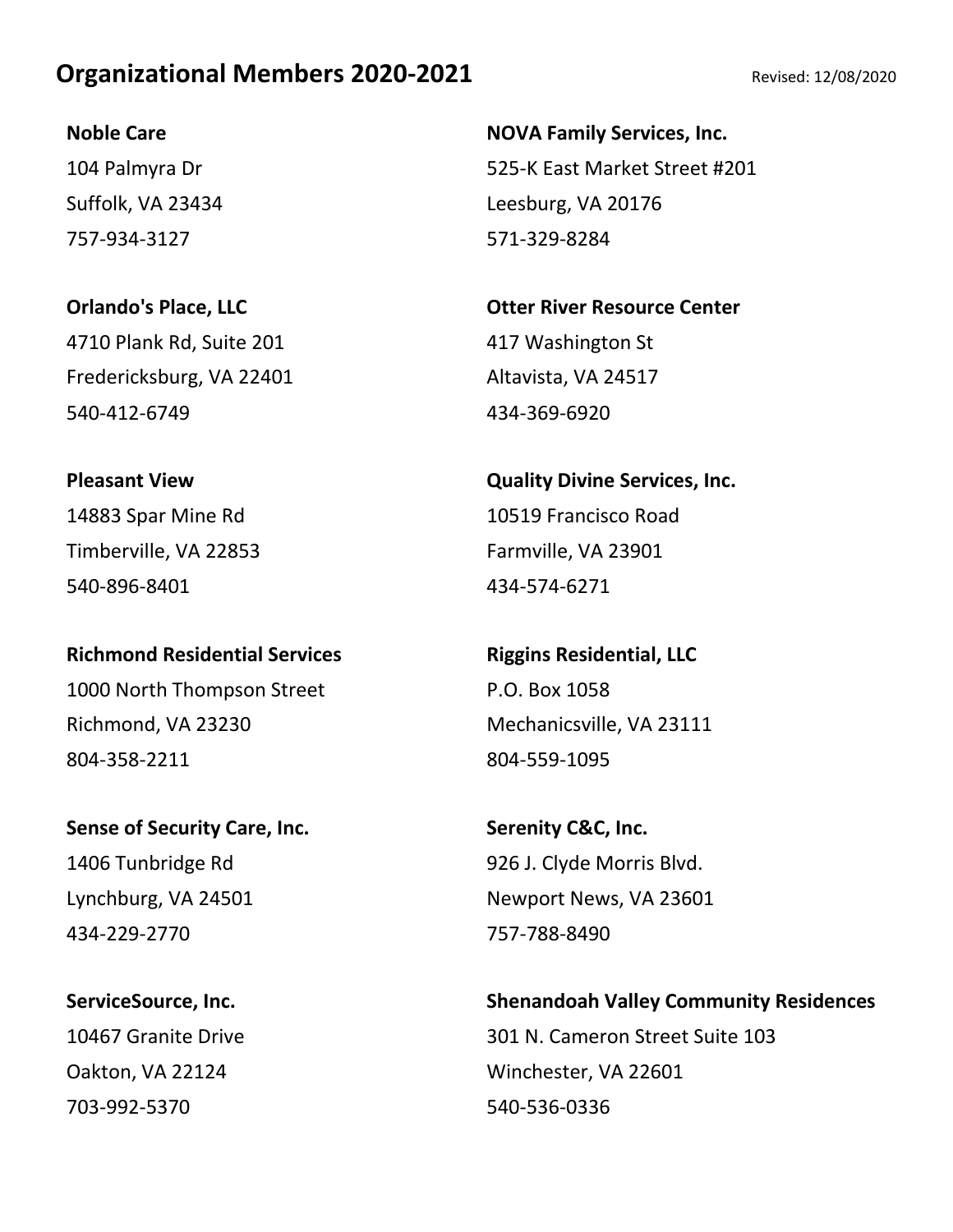#### **SOAR365**

3600 Saunders Avenue Richmond, VA 23227 804-665-1245

**St. Joseph's Villa** 8000 Brook Rd Richmond, VA 23227 804-553-3200

**Support One, Inc.** 2100 W Laburnum Ave, Ste 104B Richmond, VA 23227 804-340-1845

**T. L. & Family, LLC** 288 Scranton Ave North Tazewell, VA 24630 276-979-7585

**The Arc of Harrisonburg & Rockingham, Inc** 620 Simms Ave Harrisonburg, VA 22802 540-437-9214

**The Faison Center** 1701 Byrd Avenue Richmond, VA 23230 804-612-1947

**Sponsored Residential Services of Central Virginia** 214 Collington Dr Lynchburg, VA 24502 434-221-5634

**St. Mary's Home** 6171 Kempsville Circle Norfolk, VA 23502 757-622-2208

**Support Services of Virginia, Inc.** 420 Investors Place Suite 102 Virginia Beach, VA 23452 757-646-6688

**The Arc of Harrisonburg & Rockingham** 620 Simms Ave Harrisonburg, VA 22802 540-437-9214

**The Choice Group** 4807 Radford Ave, Suite 106 Richmond, VA 23230 804-278-9151

**ULLC Family Services** 1919 Commerce Drive Ste 300 Hampton, VA 23666 757-224-8017